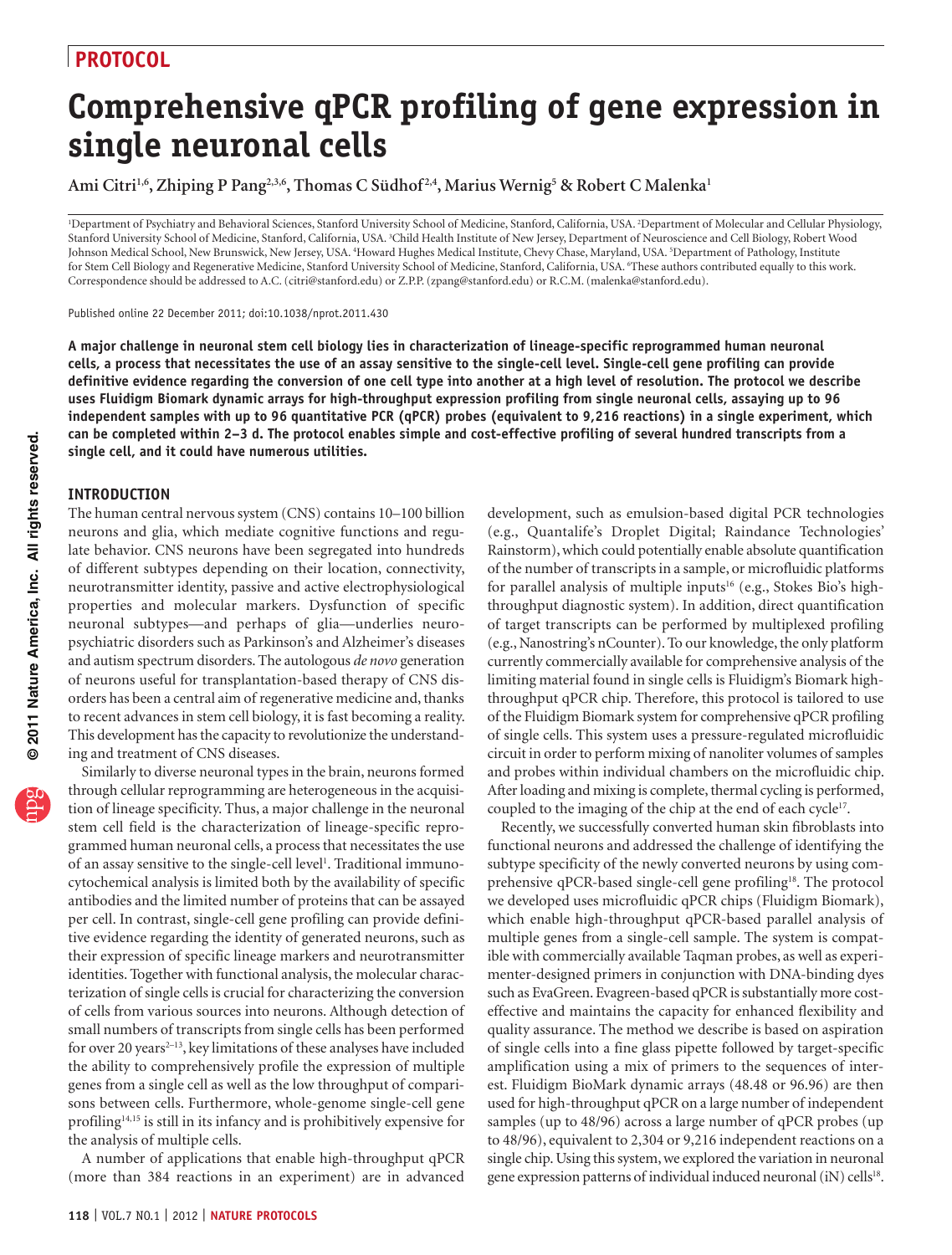

A protocol describing the derivation of iN cells is currently in preparation. Similar approaches have also been used recently for the investigation of the variability in the acquisition of neuronal phenotypes after miRNA-induced conversion of human

<span id="page-1-1"></span>**Figure 2 |** Micromanipulator-assisted manual collection of single neurons. Neurons are highly polarized cells, characterized by lengthy axonal projections and dendritic arbors. These morphological features cause the collecting of single neurons to be more challenging than that of other cell types, such as lymphocytes. Our chosen methodology uses the equipment available in a standard electrophysiology laboratory for manual selection and aspiration of target neuronal cells in culture. Thus, standard patchclamp setups equipped with a fluorescent microscope and manipulator are used for the targeted collection of the soma of a single neuron, thereby minimizing the solution volume and the potential for contamination by other cell types. Furthermore, this setup potentially enables the analysis of the morphological and electrophysiological features of the cells parallel to their transcriptional profiling. (**a**) A schematic illustration of the method for collecting single cells using a patch pipette. Initially, a patch pipette with a tip opening of 2–3  $\mu$ m (~0.5 M $\Omega$  resistance) is fixed to the pipette holder, which is attached through plastic tubing to a 3-ml syringe. Slight positive pressure (pres.) is applied through the syringe while inserting the pipette into the medium on the dish containing the target neuronal cells. Target cells are identified by their GFP expression and neuronal morphology, as assessed by differential interference contrast (DIC) imaging. The positive pressure driven through the pipette while it is lowered into the solution reduces the influx of liquid into the pipette because of capillary action. Under visual direction through the microscope, a micromanipulator is used to position the pipette close to the cell body. Once the tip touches the cell, the cell will normally adhere to the tip; at this point the pressure is relieved, and slight suction (suc.) applied, enabling gradual aspiration of the cell into the pipette tip. The

<span id="page-1-0"></span>**Figure 1 |** A schematic workflow for single-cell gene profiling. The procedure for single-cell gene profiling consists of four major steps: (1) Collecting cells (for a detailed explanation, see **[Fig. 2](#page-1-1)**). (2) Specific target amplifications using a mix of gene-specific primer pairs. M1–M3 represent genes of interest, gray mRNAs represent other genes. Target RNAs are subject to reverse transcription (RT) and amplification. (3) qPCR is performed on the Fluidigm Biomark system. Samples are loaded on one side of the array, whereas probes are loaded on the opposing side, with mixing occurring only in the appropriate wells, thereby allowing high-throughput parallel analysis of multiple samples across multiple probes. (4) Data analysis and presentation. At this point, quality assurance is performed to ensure the specificity and reliability of the results, followed by data analysis and presentation (potentially in the form of a heat map).

fibroblasts<sup>19</sup>, as well as for addressing the heterogeneity among human induced pluripotent stem cells<sup>20</sup>.

### **Applications of the method**

The protocol we describe here, using microfluidic qPCR for single-cell gene profiling, enables the investigation of up to several hundred transcripts from single neuronal cells (**[Fig. 1](#page-1-0)**). Although the version of the protocol described below is specific to cells in culture, further developments of this protocol could be applied to the profiling of single cells collected directly from tissue samples<sup>10</sup> or after cell sorting<sup>3</sup>. For example, in the context of investigating neuronal function in brain slice preparations after standard wholecell patch-clamp electrophysiology, cytosolic material containing cellular mRNA can be aspirated into the patch pipette (**[Fig. 2](#page-1-1)**). Single-cell gene profiling, using the protocol described here, will enable correlation of gene profiling with cellular function. This approach has been used in the past for correlating gene expression with cellular function, using traditional PCR<sup>3,6,21,22</sup>, but it has been limited by the number of transcripts profiled from a single neuron. As neurons within the brain are very heterogeneous, both in their



pipette is then retracted, and while positioning it in a pre-prepared PCR tube with 5 µl of reaction buffer the syringe is used to apply positive pressure to expel the cell into the solution in the tube. (**b**) Fluorescent and DIC image of the collection of an iN cell as described.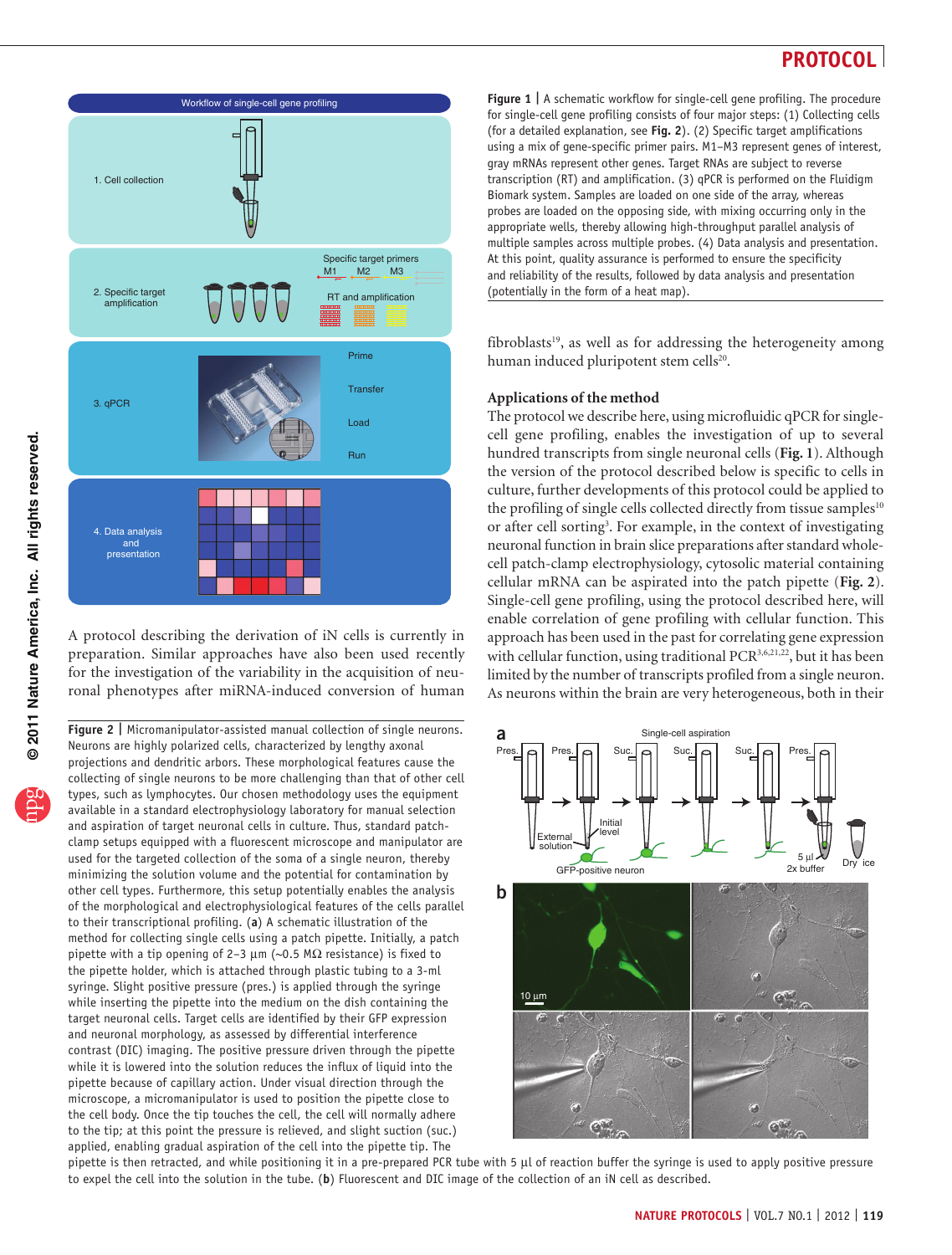### <span id="page-2-0"></span>**Box 1 | Choosing good primers**

Excellent PCR primers and simple quality assurance measures are crucial to establishing the validity of single-cell qPCR analysis. Optimal PCR primers should provide specific and efficient amplification of the target, minimizing potential contamination<sup>[33](#page-9-10)</sup>. Our preference is for simple nonspecific detection of qPCR products using fluorescent dyes such as EvaGreen. The principle of the reaction is that the binding of the fluorophore to double-stranded DNA (dsDNA) causes it to emit a strong fluorescent signal. The result is an increase in fluorescent intensity, which is directly proportional to the increase in dsDNA. This type of detection system is the simplest and most economical choice for qPCR, but it is not selective because of the potential for nonspecific amplification. Therefore, careful planning of qPCR primers, followed by vigilant quality assurance, is crucial for the acquisition of valid data. Notably, the use of fluorescent dyes to detect dsDNA enables simple quality assurance owing to the possibility of measuring the efficiency of the primer pair (by performing dilution analysis of a reference sample; **[Fig. 3a](#page-3-0)**,**b**), as well as the specificity of the amplification (by addressing the melting curve of the amplicon; [Fig. 3c](#page-3-0)). Choosing primers: optimal primers should be 16–30 bases long and have a melting temperature (*T*<sub>m</sub>) of 56–68 °C (optimally 60–64 °C). The *T*<sub>m</sub> of primers within a primer pair should be within 1 °C of each other. Product size should ideally be between 80 and 150 bp. If comparisons are to be made between products, the products should be of similar length. Nucleotide repeats should be avoided as they promote mispriming.

An optimal primer pair for qPCR of mRNA transcripts will be one in which at least one of the primers covers an exon-exon junction, or in which the amplicon contains an intron (intron-spanning), so as to avoid amplification of genomic DNA contaminants. A point often ignored is that of alternative splicing of the target sequence. It is important to note that when planning primers, attention should be given to alternative splice isoforms, and extra care should be taken when choosing primers, noting the splice variants that will be identified and those that will be missed.

In our experience, reliable resources for calculation of primers are software based on Primer3 (ref. 34; such as Roche Probefinder (http://qpcr.probefinder.com/organism.jsp) and NCBI primer-blast (http://www.ncbi.nlm.nih.gov/tools/primer-blast/)). Public repositories for qPCR primers are becoming increasingly prevalent, with popular ones being rtprimerdb (http://www.rtprimerdb.org/) and primerbank (http://pga.mgh.harvard.edu/primerbank/). Detailed, step-by-step descriptions of how to choose primers have been described previously<sup>[35](#page-9-11)</sup>.

Testing primers: in order to ensure the quality of the primers, control reactions should be performed in which the specificity and efficiency of the primers is addressed. In these reactions, an abundant reference RNA is used (in the case of human iN cells, we used a commercial source of human brain RNA). A comprehensive titration of this RNA is prepared (e.g., eight fourfold dilutions from a concentration of ~1 μg μl<sup>-1</sup>). This dilution curve should be subject to identical treatment to the samples (target-specific preamplification, ExoSAP-IT, and so on), preferably in duplicate parallel reactions, and analyzed in the same experiment as the single-cell samples. Because of the high-throughput nature of the Fluidigm Biomark PCR chips, it is preferable to include the control reactions in the first experiment in which they are introduced, so that a direct comparison of the results from the control reactions and the experimental cells may be performed. An additional control reaction important to include is the no-template control, which controls for contamination within the solutions used for the reaction.

Primer efficiency is a crucial aspect of qPCR analysis of limiting samples, as reduced efficiency would result in nonlinear amplification of the targets, which would render the results uninterpretable. Efficiency is calculated by plotting the results of the titration of the reference RNA (C<sub>t</sub> versus log[dilution]; **[Fig. 3b](#page-3-0)**) within the range of linear amplification. An optimally efficient PCR reaction will result in doubling of the quantity of the target RNA in each amplification cycle. Therefore, efficiency is defined as  $100 \times (10^{(-1/\text{slope})}/2)$ , such that the curve of the optimal slope is  $-3.3$  (10<sup> $(-1/3.3)$ </sup> = 2).

The specificity of the amplicon is addressed by visually inspecting the melting curve of the amplification product (**[Fig. 3c](#page-3-0)**). Specific amplification will be demonstrated by a single prominent peak, common to all samples, whereas off-target amplification should be clearly evident (**[Fig. 3c](#page-3-0)**). It should be noted that aside from sequencing the amplicons, there is no way of definitively ensuring that no off-target amplification occurred. Performing such analysis will entail setting up a parallel assay in a traditional PCR tube (as the amplified targets are not accessible from within the Fluidigm Biomark chip). However, a more practical (albeit less definitive) approach for gaining additional confidence in the specificity of the reaction may be to analyze a particular gene of interest with multiple primer pairs.

Other options for PCR primers include fluorescent resonance energy transfer (FRET)-based hydrolysis probes (such as Taqman), in which an additional probe (i.e., beyond the PCR primer pair) is included in the reaction, thus improving the specificity of the reaction. These options are currently substantially more expensive than the EvaGreen-based approach, and another limitation is that vendors often do not provide the sequences of the PCR primers.

function and in their incorporation into independent neuronal circuits, an assay enabling comprehensive single-cell profiling could be applied to achieving a higher resolution of experimentation. For example, experience-dependent plasticity relies on *de novo* gene transcription to encode memories<sup>23</sup>, but only neuronal subcircuits are involved in encoding the experience<sup>[24](#page-9-7)</sup>. More so, neurons encoding opposing functions may sit adjacent to each other within the tissue, and when assaying gene expression within a brain region<sup>[25](#page-9-8)</sup> this cell- and circuit-specific information is lost. Comprehensive

single-cell gene profiling will enable the association of specific transcripts with specific cells, increasing the resolution of investigation. In addition, many neuronal genes, including ion channels and cell adhesion molecules, have complex splicing patterns<sup>[26,27](#page-9-9)</sup>. Potentially, this could lead to new insight into mechanisms underlying CNS pathologies.

Obviously, applications of this technique can be extended to any context in which comprehensive information on gene expression at the single-cell level is of interest. This is true for all branches of stem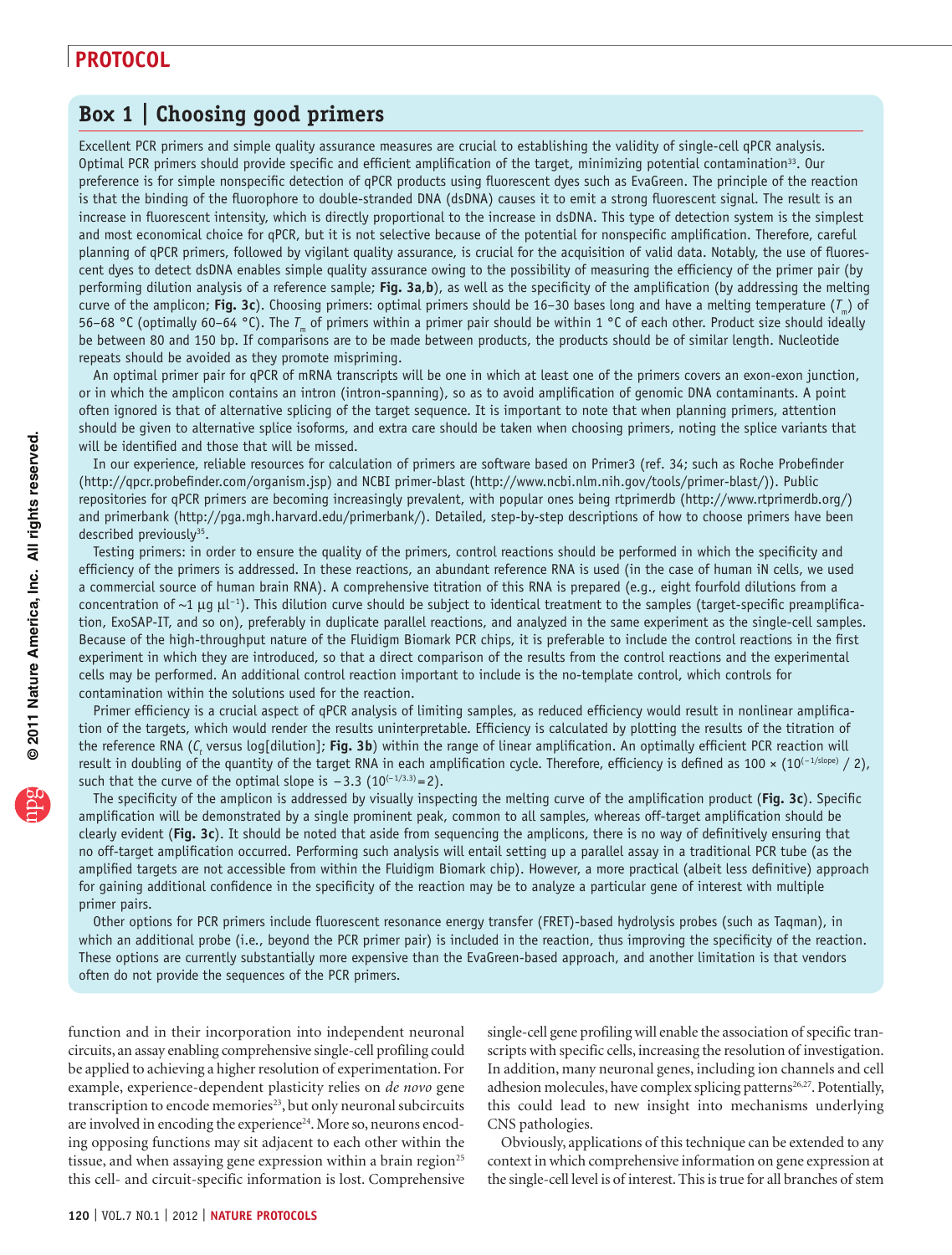

<span id="page-3-0"></span>**Figure 3 |** Assessment of primer efficiency and specificity. (**a**) An example of amplification curves using Fluidigm IFC arrays. Six sequential dilutions (fourfold) of total human brain RNA are shown, probed for expression of vGLUT2. (**b**) The efficiency of the primer pair for vGLUT2 was assessed by plotting the cycle threshold value (C<sub>t</sub>) at each concentration against the logarithm of the fold dilution of the sample. The slope of a linear-regression trendline is indicative of primer efficiency, as defined in the text. (**c**) An example of melting curve analysis, showing the specific amplification of the target gene in the majority of the single-cell samples tested, as well as a nonspecific amplification observed in a single sample (indicated by an arrow).

cell investigation, as well as for diverse fields such as development, cancer and microbiology.

### **Considerations for choice of methodology**

This method is applicable in situations where parallel analysis of a number of different cellular markers is necessary to characterize the variation among single cells in a population. Given the limitations of the throughput and availability of reagents for techniques based on immunohistochemistry and *in situ* hybridization, singlecell qPCR array is our method of choice. Additional protocols describing single-cell PCR have been described elsewhere<sup>4,28-31</sup>.

### **Comparison with other methods**

Expression profiling of single cells can be performed either at the level of RNA or protein. Obviously, it is more informative to assay protein levels within a cell, as a gap may exist between RNA levels and protein levels. Nevertheless, the techniques for parallel analysis of multiple proteins within a single cell, such as immunohistochemistry-based techniques, are extremely limited both by the availability of good antibodies and by the availability of fluorophores enabling multiplexed analysis of a single sample. Recent advances allow parallel analysis of up to 100 different proteins in a single immune cell<sup>[32](#page-9-12)</sup>. Although this suggests exciting prospects for the future, the wide implementation of the technique may not be trivial.

A number of methods exist for analysis of RNA levels within single cells. One approach is based on *in situ* hybridization, which offers high sensitivity and the potential to probe different splicing variant of a specific gene. However, the throughput of the readout is very limited in that only one or two genes can be probed in a single cell. At the other end of the spectrum, single-cell deep sequencing<sup>[14,15](#page-9-13)</sup> is a recent development that enables comprehensive profiling of transcripts from a single cell. However, the technology is still in its infancy and is costly and labor intensive, rendering it impractical for standard lab use at this stage.

In contrast, the use of microfluidic-based qPCR chips, using regular qPCR primers (**[Box 1](#page-2-0)** and **[Fig. 3](#page-3-0)**) with a DNA-binding dye, is highly cost effective, and it enables the parallel analysis of a large number of samples across many probes with relatively low effort. For the collection of

cells, although it is laborious, we use manual aspiration of single cells, as this allows the unambiguous collection of specific cells (on the basis of their morphology) to be performed in a minimal volume, while minimally disrupting the complex morphology of the neuronal branches (in contrast to the enzymatic treatment necessary for fluorescence-aided cell sorting).

### **Current limitations of the protocol**

- In its present form, the throughput of the protocol is limited by the laborious collection of individual neurons.
- The success of the experiment depends on the quality of the primers (**[Box 1](#page-2-0)** and **[Fig. 3](#page-3-0)**). Once a primer pair has been confirmed to be adequate in terms of specificity, it provides a tool that can be used repeatedly with confidence.
- Because of the minute quantities of starting material, certain transcripts may fall below the detection limit.
- It is limited to effectively processing 200-300 probes per cell and is not applicable for whole-genome expression analysis.
- The quantitative nature of the results is not yet clear. It is likely that it can be used for qualitative analysis, but further work is necessary to evaluate whether it is truly quantitative (because of biological variability in terms of cell size, processing of single cells for preparation of RNA, and so on).
- mRNA transcripts do not necessarily correlate with protein expression; there may be a discrepancy between the two.

### **REAGENTS**

- BioMark 48.48 or 96.96 Dynamic Array (Fluidigm, cat. nos. BMK-M-48.48; BMK-M-96.96)
- Gene expression 48.48 or 96.96 Dynamic Array sample & loading reagent kit (Fluidigm, cat. nos. 85000800 and 85000802)
- CellsDirect reaction mix (Applied Biosystems, cat. no. 11753-100) •
- TaqMan gene expression master mix (Applied Biosystems, cat. no. 4369016)
- DNA-binding dye sample loading reagent (Fluidigm, cat. no. 100-0388) •
- EvaGreen DNA-binding dye (Biotium, cat. no. 31000) •
- Assay loading reagent (Fluidigm, cat. no. 85000736) •
- Low-EDTA (0.1-mM EDTA) TE buffer (Teknova, cat. no. T0227) •
- ExoSAP-IT (Affymetrix USB, cat. no. 78201) •
- · Sodium chloride (NaCl; Sigma-Aldrich, cat. no. S3014)
- Potassium chloride (KCl; Merck, cat. no. 104938) •
- Calcium chloride, dihydrate  $(CaCl<sub>2</sub>, 2H<sub>2</sub>O; Merck, cat.$  no. 208291)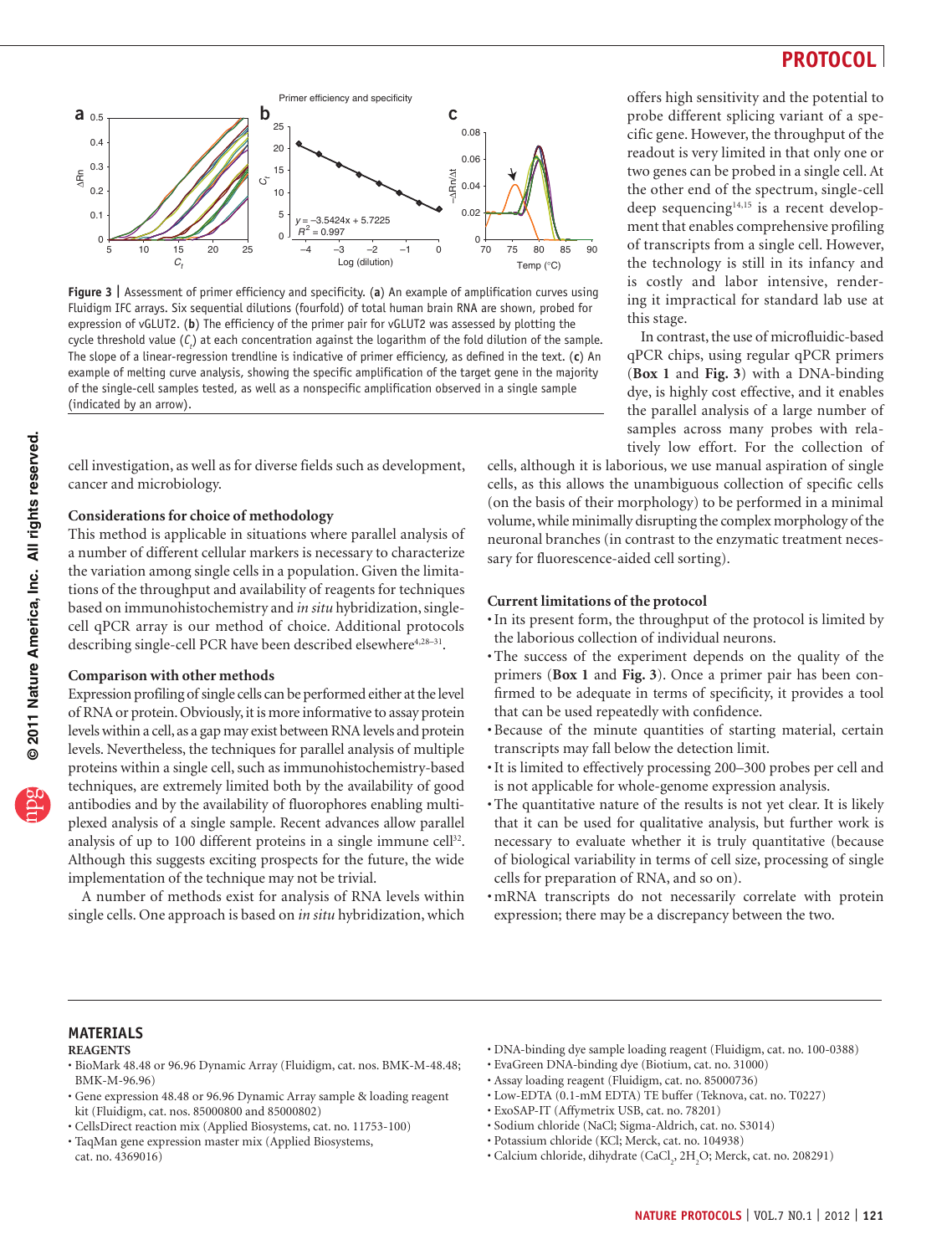- Magnesium chloride, hexahydrate  $(MgCl<sub>2</sub>, 6H<sub>2</sub>O; AppliChem, cat.$  no. A3618)
- HEPES (Sigma-Aldrich, cat. no. H3375) •
- p-(+)-Glucose (Sigma-Aldrich, cat. no. G8270)
- Clear adhesive tape (e.g., Scotch tape, 3M) •

### **EQUIPMENT**

 **CRITICAL** All equipment should be treated as potentially contaminated with RNase.

- · Inverted tissue culture microscope with phase contrast and epifluorescence, equipped with ×10 and ×40 objectives (Axiovert 40 CFL, Zeiss; Olympus BX51W upright microscope (Olympus); ×4 objective (Olympus XL Fluoro ×4/340 objective, 0.28 NA, Olympus)
- TMC 65-560 anti-vibration table (Technical Manufacturing Corporation) •
- Glass micropipettes (inner diameter  $1.0 \pm 0.05$  mm; outer diameter  $1.5 \pm$ 0.05 mm; Garner Glass Company, cat. no. KG33)
- PC-10 glass microelectrode puller (Narishige) •
- PCR tube strips (USA Scientific) •
- Tubing •
- Syringe (3 ml; BD Bioscience) •
- Micromanipulator (Sutter, MPC-385)
- Primer design software (**[Box 1](#page-2-0)**) •
- Genepattern software package (available from the Broad Institute; http://genepattern.broadinstitute.org)
- Biomark system (Fluidigm; Fluidigm integrated fluidic circuit (IFC) controller, real-time PCR analysis software)

### **REAGENT SETUP**

**Extracellular solution** Make up a bath solution containing 140 mM NaCl, 5 mM KCl, 2 mM  $\text{CaCl}_{2}$ , 2 mM  $\text{MgCl}_{2}$ , 10 mM HEPES and 10 mM glucose, pH 7.4. The final osmolarity of the solution should be  $310 \pm 10$  mOsm. **△ CRITICAL** Store the solution at 4 °C for up to 1 week.

**Primer and sample organization** Owing to the relatively highthroughput nature of the protocol (analyzing up to 96 samples across 96 probes), the organization of the components is extremely important. Our preference is to use tubes of different colors for the samples and the probes, organize them consistently (e.g., strips of 8, organized on 96-well plates) and label them with a simple code (e.g., numbers for probes and letters for samples).

**Glass pipette preparation** Prepare glass pipettes using a PC-10 two-stage puller. Adjust the heating temperature of the two steps so that the tip of the glass pipette is close to a diameter of ~2 to 3  $\mu$ m (~0.5 M $\Omega$ ).

# © 2011 Nature America, Inc. All rights reserved. **© 2011 Nature America, Inc. All rights reserved.**

**PROCEDURE**

### **Cell aspiration** ● **TIMING 5 min per cell**

**1|** Prepare PCR strip tubes with 5 µl of 2× CellsDirect reaction mix per tube (**[Fig. 1](#page-1-0)**). Keep the tubes on ice. ■ CRITICAL STEP Use RNase-free reagents and RNA protective technique throughout the protocol (clean surfaces of working area, wear gloves, avoid mouth pipetting, and use RNase-free filter tips and tubes).

**2|** Mount the pipette (with a tip opening between 2 and 3 µm) on a micromanipulator connected to tubing to enable transfer of pressure through the pipette.

**3|** Visually identify the isolated cell of choice under the microscope, use a micromanipulator to approach it with positive pressure (applied through a 3-ml syringe) to clear its surroundings and aspirate it into a patch pipette, ensuring minimal contamination by surrounding cells or cell debris (**[Fig.](#page-1-0) 2**).

**CRITICAL STEP** Use minimal pressure to aspirate the cell so as to raise a minimal amount of fluid into the pipette.

**4|** Retract the pipette and remove the holder with syringe from the setup (maintaining the connection to the syringe). Lower the pipette tip into the solution at the bottom of the PCR tube. Apply positive pressure to eject the cell into the solution while retracting the tip of the pipette out of the solution. Freeze the cell immediately on dry ice.

 **CRITICAL STEP** Use minimal pressure to eject the cell into the solution so as not to blow the solution out of the tube. Maintaining positive pressure while retracting the pipette is important for minimizing capillary action that could drive solution back into the tip of the pipette.

**CRITICAL STEP** Each micropipette can be used only once for transferring each individual cell into reaction buffer.

 **CRITICAL STEP** It is essential to include a negative control sample for the qPCR analysis, in which no individual cell is picked; instead, transfer external solution equivalent to the carryover volume collected during the single-cell transfer into reaction buffer. The negative control will enable the detection of contamination in the subsequent steps of the procedure.

■ **PAUSE POINT** Cells can be stored for several months at −80 °C until processing.

### **Specific target amplification ● TIMING 6 h**

**5|** Prepare primer pairs at a concentration of 20 µM for each primer. Mix the primers used for specific-target amplification (up to 100 primer pairs), bringing the final concentration of each primer to 200 nM (if you are using < 100 primer pairs, dilute accordingly with RNase-free water). Large stock solutions of this primer mix may be made and stored at −20 °C if the same primers are to be used continuously. Note that if more than 100 genes are to be assayed, higher stock concentrations of primer pairs should be made (above 20  $\mu$ M).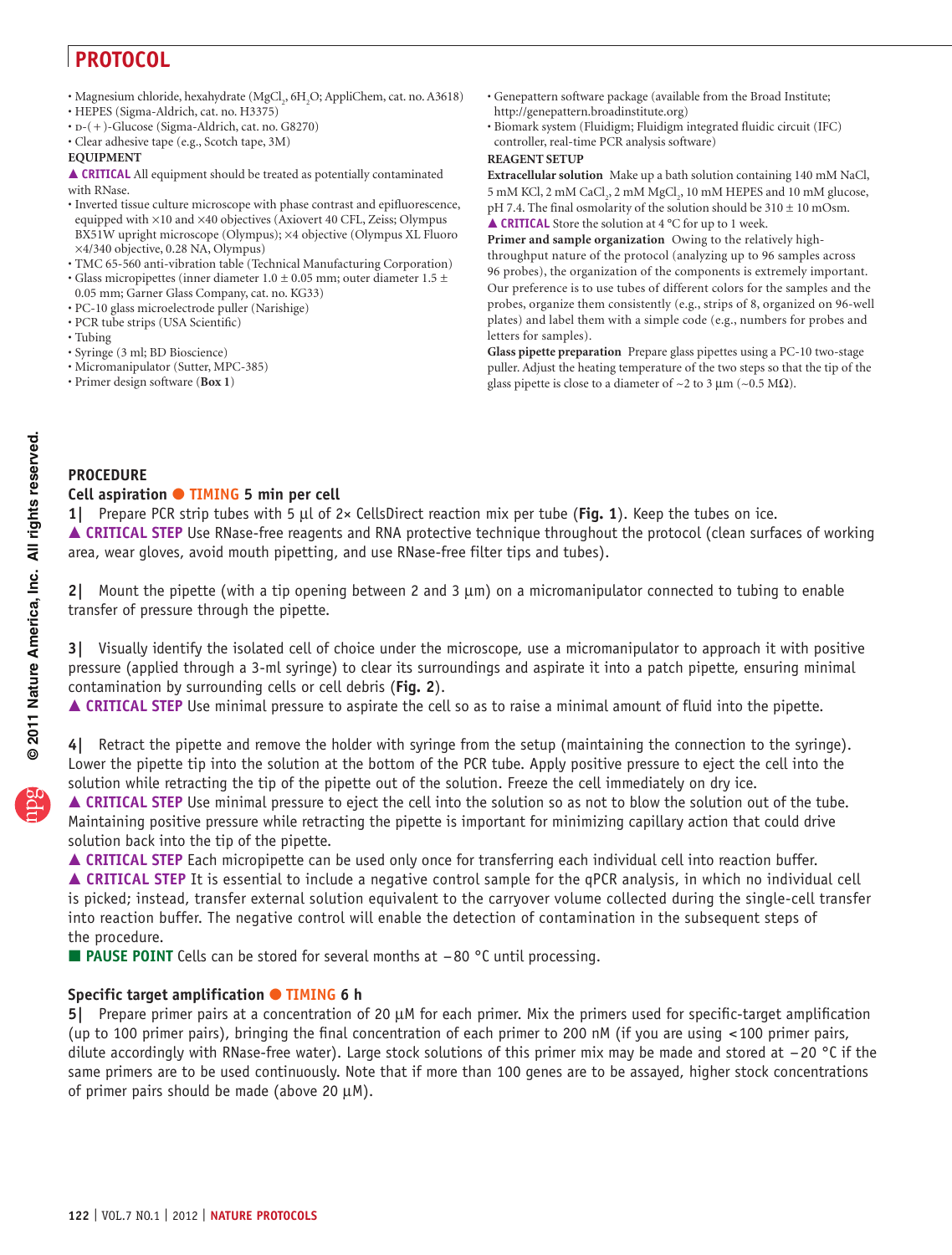### **6|** Prepare the reaction mix as follows:

| Component                           | Volume $(\mu l;$ per sample) |
|-------------------------------------|------------------------------|
| SuperScript III/RT Platinum Tag mix | 0.2                          |
| Primer mix (200 nM)                 | 2.5                          |
| RNase-free H <sub>2</sub> 0         | 13                           |

**7|** Thaw the cells from dry ice directly in a 50 °C bath for 15 s, and then place them on ice.

|  | $8$   Add 4 $\mu$ l per well of reaction mix and put it in a thermocycler, preprogrammed to run as follows: |  |  |  |  |  |  |
|--|-------------------------------------------------------------------------------------------------------------|--|--|--|--|--|--|
|--|-------------------------------------------------------------------------------------------------------------|--|--|--|--|--|--|

| <b>Time</b>        | Temperature (°C) | <b>Purpose</b>              |
|--------------------|------------------|-----------------------------|
| $15$ min           | 50               | Reverse transcription       |
| 2 min              | 95               | Denaturation                |
| Cycle 18-20 times: |                  |                             |
| 15 <sub>s</sub>    | 95               | Denaturation                |
| 4 min              | 60               | Annealing and<br>elongation |
| Indefinitely       | 4                | End                         |

**9|** Add 4 µl of ExoSAP-IT and return the reaction to a PCR machine preprogrammed to perform as follows:

| Time (min) | Temperature $(°C)$ | <b>Purpose</b>           |
|------------|--------------------|--------------------------|
| 15         | 37                 | Digest primers and dNTPs |
| 15         | 80                 | Denature enzyme          |

■ **PAUSE POINT** cDNA can be stored indefinitely at -20 °C until further processing.

### **qPCR analysis of samples ● TIMING 5 h**

**10|** Prepare the qPCR premix (according to the vendor's protocol, as described below):

| Component                                 | Volume $(\mu l;$ per sample) |
|-------------------------------------------|------------------------------|
| TagMan gene expression master mix         | 2.5                          |
| DNA-binding dye sample loading<br>reagent | 0.25                         |
| EvaGreen DNA-binding dye                  | 0.25                         |

**11|** In prelabeled PCR strip tubes, prepare samples as follows. Then briefly vortex and spin down. Store samples on ice until loading.

| Component                 | Volume $(\mu l;$ per sample) |
|---------------------------|------------------------------|
| Reaction mix              |                              |
| ExoSAP-IT-treated samples |                              |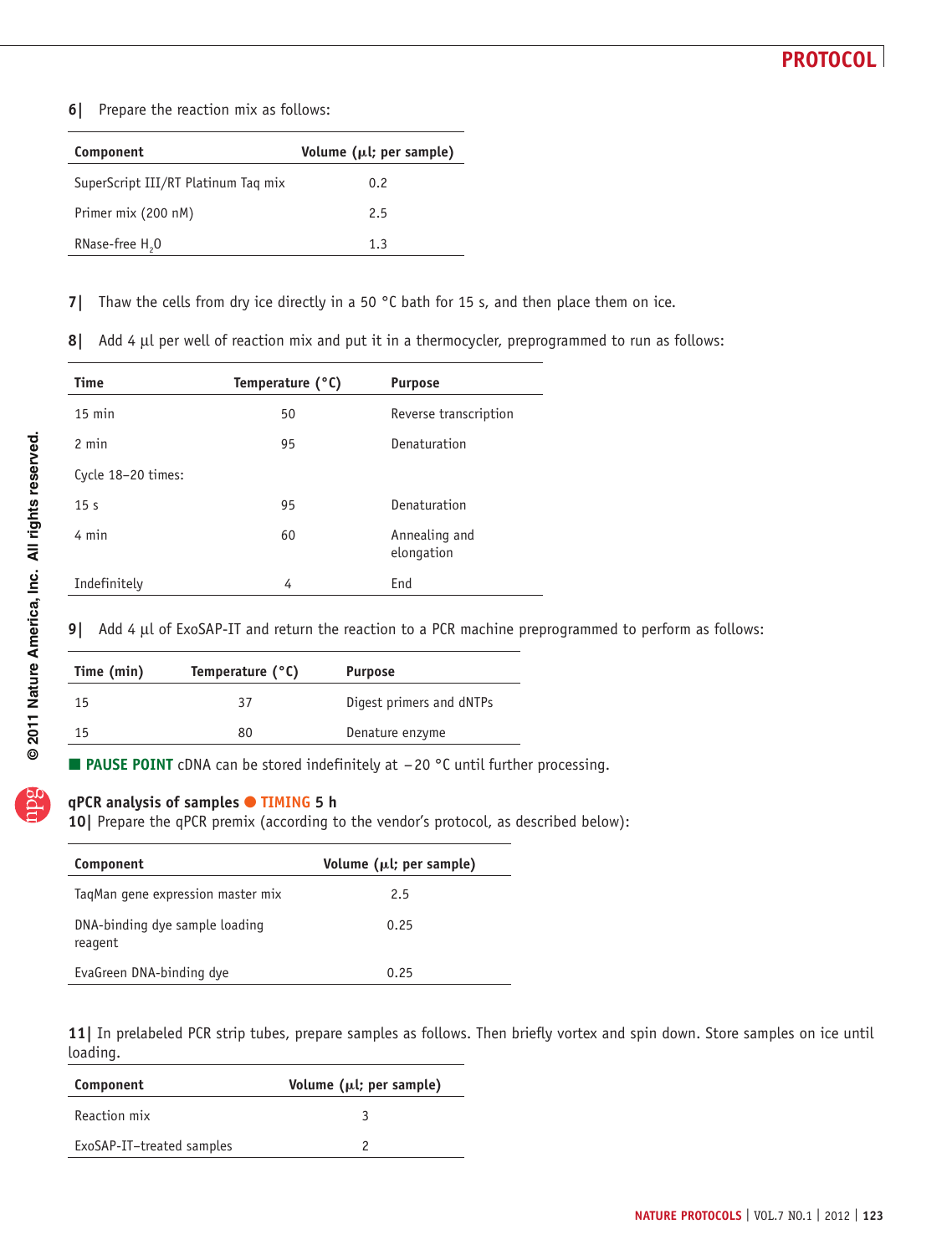**12|** In a separate set of prelabeled PCR strip tubes, prepare assays as follows. Then briefly vortex-mix and spin down. Store tubes on ice until loading.

| Component                        | Volume $(\mu l;$ per sample) |
|----------------------------------|------------------------------|
| Assay loading reagent            | 2.5                          |
| $qPCR$ primer pairs (20 $\mu$ M) | 2.5                          |

**13|** Prime the Fluidigm Biomark qPCR chip for loading the assays and samples by placing the chip in the IFC controller and activating the 'prime chip' program  $(\sim 15$  min).

**CRITICAL STEP** The chip must be loaded within 1 h of priming so as to reduce the loss of pressure within the chip.

**14|** Pipette 5 µl of each assay and 5 µl of each sample into their respective inlets on the chip.

■ CRITICAL STEP Use caution while pipetting the samples, as bubbles can be introduced. A fresh sterile tip can be used to remove or pop bubbles by partial aspiration of the bubble while pulling it out of the well. Care should be taken to avoid cross-contamination or loss of reaction volume.

### ? **TROUBLESHOOTING**

**15|** Load samples and assays into the chip by inserting the chip into the IFC controller and activating the 'load mix' program  $({\sim}1 \; h).$ 

**16|** Remove dust particles from the surface of the chip by applying adhesive tape to the surface, smoothing it onto the surface of the chip, and removing it carefully, ensuring that the surface of the chip is completely clean.

**△ CRITICAL STEP** Do not blow dust particles away, as this could introduce contaminations. Only remove them with tape.

**17|** Load the chip onto the Biomark and initiate the qPCR reaction; include melting curve analysis. The program to be run is described below:

| Time            | Temperature $(°C)$ | <b>Purpose</b>                  |
|-----------------|--------------------|---------------------------------|
| $2$ min         | 50                 | Thermal mixing                  |
| $30$ min        | 70                 | Thermal mixing                  |
| $10$ min        | 25                 | Thermal mixing                  |
| $2 \text{ min}$ | 50                 | Uracil-N-glycosylase activation |
| $10$ min        | 95                 | Hot start for Tag polymerase    |
| Cycle 35 times: |                    |                                 |
| 15 <sub>s</sub> | 95                 | Denaturation                    |
| $1$ min         | 60                 | Annealing and elongation        |
| Ramp            | $60 - 95$          | Melting curve                   |

**18|** Initialize chip scanning. Allow the initial ROX (reference dye) scanning to proceed. Open ROX scan files in the appropriate software. Scans should demonstrate equivalent ROX loading in all wells. Dust particles will show up as streaks on top of the ROX signal and should be removed by repeating Step 16. If no problems appear, allow the software to proceed with the full qPCR reaction.

**PAUSE POINT** Data can be analyzed as follows at the time of your choice.

### ? **TROUBLESHOOTING**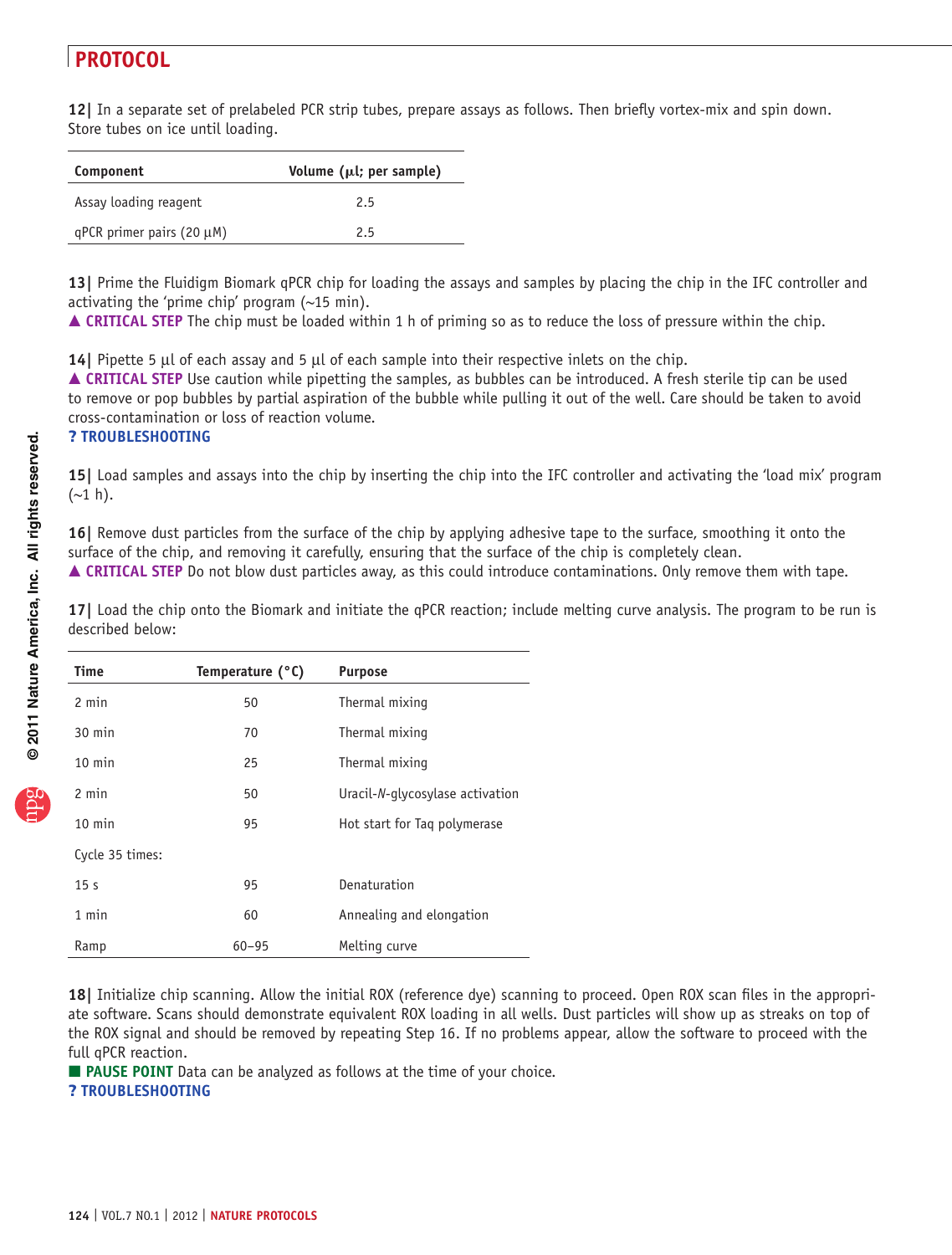### **Data analysis and visualization ● TIMING 4 h**

**19|** Analyze data using Fluidigm's teal-time PCR analysis software. After the definition of cycle threshold values, the data may be viewed as a heat map with probes as columns and samples as rows, enabling an overview of the experiment and identification of potential problems in loading. Choosing a column allows the rapid visual inspection of the melting curves obtained from the single-cell samples in comparison with the reference reactions used for dilution curve analysis (**[Box 1](#page-2-0)**). The full data can then be exported for further analysis in Microsoft Excel or other similar software. ? **TROUBLESHOOTING**

**20|** Visualize the data. Vendor software allows heat map visualization of results and exporting to spreadsheets for further analysis. Our preference is to visualize the raw data using the Heatmapviewer component of the Genepattern package available from the Broad Institute (http://genepattern.broadinstitute.org).

### ? **TROUBLESHOOTING**

Troubleshooting advice can be found in **[Table 1](#page-7-0)**.

<span id="page-7-0"></span>

|  | TABLE 1   Troubleshooting table. |  |
|--|----------------------------------|--|
|--|----------------------------------|--|

| <b>Step</b> | Problem                                                                                                     | <b>Possible reasons</b>                                          | Solution                                                                                                                                     |
|-------------|-------------------------------------------------------------------------------------------------------------|------------------------------------------------------------------|----------------------------------------------------------------------------------------------------------------------------------------------|
| 14          | Bubbles forming in sample/assay<br>inlets                                                                   | The chip does not maintain pressure                              | Make sure to load the chip within 1 h of priming                                                                                             |
|             | Many bubbles in sample/assay<br>wells                                                                       | Bubbles are introduced during<br>pipetting                       | Pipette more carefully                                                                                                                       |
| 18          | ROX passive reference is uneven                                                                             | Problem in loading the chip                                      | Make sure to load the chip within 1 h of priming<br>and ensure no bubbles are formed while loading<br>chip                                   |
| 19          | Multiple peaks for a single primer<br>pair in the melting curves                                            | Primers are not specific to the<br>target                        | Optimize new primers against the target                                                                                                      |
|             |                                                                                                             | Primers are contaminated                                         | Redilute primers to make a fresh primer pair                                                                                                 |
|             | Multiple peaks in multiple primer<br>pair melting curves                                                    | ExoSAP-IT did not fully digest<br>primers                        | Ensure proper mixing before incubation for the<br>ExoSAP-IT reaction; if the problem persists,<br>repeat reaction with new ExoSAP-IT reagent |
|             | No amplification detected for a<br>single primer pair                                                       | Primers are not optimal                                          | Redesign primer pair                                                                                                                         |
|             | No amplification detected for a<br>single sample                                                            | Cell was lost during selection                                   | Repeat the cell selection                                                                                                                    |
|             |                                                                                                             | Bubbles in sample wells                                          | Repeat the experiment, paying attention to<br>remove or pop bubbles by partial aspiration of<br>the bubble using sterile pipette tips        |
|             | Results appear contaminated<br>(e.g., neurons appear to be<br>contaminated by cells from<br>another source) | Additional material was aspirated,<br>contaminating the reaction | Use caution in collecting samples                                                                                                            |
|             | Amplification in no-template control                                                                        | Solutions may be contaminated                                    | Study the melting curves carefully to determine<br>the extent of contamination; you may need to<br>rerun the reaction with new reagents      |
|             | No reaction detected in any<br>sample                                                                       | Samples were not loaded properly<br>on the chip                  | View passive dye reference (ROX), to address<br>the loading of the sample onto the chip; if it is<br>defective, use a new chip               |
|             |                                                                                                             | Reverse transcription or PCR are<br>defective                    | Repeat with new reagents                                                                                                                     |

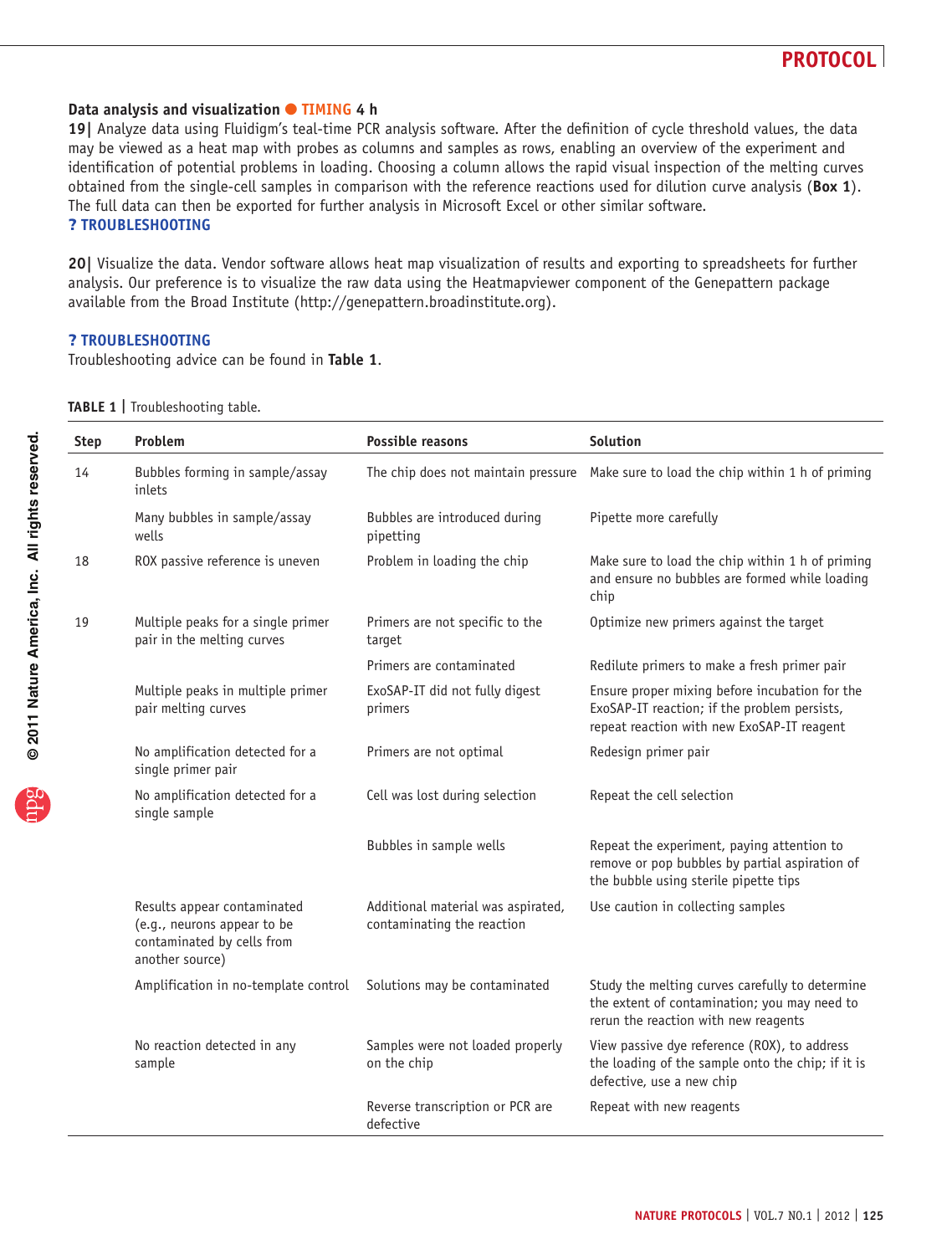

<span id="page-8-5"></span>**Figure 4 |** Single-cell gene expression profiling using Fluidigm dynamic arrays. Rows represent the evaluated genes and columns represent individual cells. Heat map (blue to red) represents the threshold *C<sub>t</sub>* values as indicated. HFF, human fetal fibroblast. From Pang *et al*.<sup>[18](#page-9-14)</sup>.

### ● **TIMING**

Steps 1–4, Single-cell aspiration (day 1): 5 min per cell and 6 h for  $\sim$  50 cells Steps 5–9, Specific target amplification (day 2): 6 h Steps 10–18, qPCR analysis of samples (day 2): 5 h Steps 19 and 20, Data analysis and visualization (day 3): 4 h

### **ANTICIPATED RESULTS**

The Biomark system is equipped with user-friendly qPCR analysis software, in which results may be presented either as a heat map or spreadsheet, and all the key parameters of the reaction such as the threshold cycles and melting temperature are listed. Because of the high-throughput nature of the assay, we routinely include a number of internal controls, such as *ACTB*, *GAPDH* and *MAP2*, as well as neuron-specific reference genes, such as *TUBB3*, *NCAM1* and *SYN1*, with the expectation that essentially the whole population of neuronal cells assayed will express these reference genes. The signal obtained from the internal controls enables quality assurance for multiple steps in the process, from the aspiration of single cells, through reverse transcription, specific target amplification and qPCR. Furthermore, a no-template control should be routinely included in order to identify potential sources of contamination. Identification of cellular transformation to a specific neuronal subtype is made possible by the use of neuron subtype–specific probes (**[Fig. 4](#page-8-5)**). If the protocol is followed carefully, a success rate of close to 100% (as evaluated on the basis of the amplification of reference genes in the single cells) is expected. Although we have routinely performed two or three replicates per reaction (either loading the samples or the probes in replicates) and have essentially always observed consistent results, we recommend performing the assay in duplicate unless there are experimental limitations.

**Acknowledgments** A.C. acknowledges the generous support of the AXA Research Fund. Z.P.P. is supported by the Brain and Behavior Research Foundation (National Alliance for Research on Schizophrenia and Depression (NARSAD) Young Investigator Award) and the Robert Wood Johnson Foundation. We thank N. Yang for help in experimental work. We thank S. Chavez for initial instruction in the use of the Fluidigm Biomark system, and R. Reijo Pera for access to the Fluidigm Biomark system in her lab. We also thank members of the Malenka and Südhof labs for their comments on the manuscript.

**AUTHOR CONTRIBUTIONS** A.C. and Z.P.P. conceived the protocol, collected the data, presented the figures and wrote the manuscript. T.C.S., M.W. and R.C.M. supervised the project and contributed to the writing.

**COMPETING FINANCIAL INTERESTS** The authors declare no competing financial interests.

Published online at<http://www.natureprotocols.com/>.

Reprints and permissions information is available online at [http://www.nature.](http://www.nature.com/reprints/index.html) [com/reprints/index.html](http://www.nature.com/reprints/index.html).

- <span id="page-8-0"></span>1. Dolmetsch, R. & Geschwind, D.H. The human brain in a dish: the promise of iPSC-derived neurons. *Cell* **145**, 831–834 (2011).
- <span id="page-8-1"></span>2. Li, H.H. *et al.* Amplification and analysis of DNA sequences in single human sperm and diploid cells. *Nature* **335**, 414–417 (1988).
- <span id="page-8-3"></span>3. Cauli, B. *et al.* Molecular and physiological diversity of cortical nonpyramidal cells. *J. Neurosci.* **17**, 3894–3906 (1997).
- <span id="page-8-4"></span>4. Cauli, B. & Lambolez, B. in *Unravelling Single Cell Genomics* 81–92 (The Royal Society of Chemistry, 2010).
- 5. Koirala, S. & Corfas, G. Identification of novel glial genes by single-cell transcriptional profiling of Bergmann glial cells from mouse cerebellum. *PLoS One* **5**, e9198 (2011).
- 6. Lambolez, B. *et al.* AMPA receptor subunits expressed by single Purkinje cells. *Neuron* **9**, 247–258 (1992).
- 7. Surmeier, D.J. *et al.* Dopamine receptor subtypes colocalize in rat striatonigral neurons. *Proc. Natl. Acad. Sci. USA* **89**, 10178–10182 (1992).
- 8. Tietjen, I., Rihel, J. & Dulac, C.G. Single-cell transcriptional profiles and spatial patterning of the mammalian olfactory epithelium. *Int. J. Dev. Biol.* **49**, 201–207 (2005).
- 9. Tietjen, I. *et al.* Single-cell transcriptional analysis of neuronal progenitors. *Neuron* **38**, 161–175 (2003).
- <span id="page-8-2"></span>10. Mackler, S.A., Brooks, B.P. & Eberwine, J.H. Stimulus-induced coordinate changes in mRNA abundance in single postsynaptic hippocampal CA1 neurons. *Neuron* **9**, 539–548 (1992).
- 11. Mackler, S.A. & Eberwine, J.H. Diversity of glutamate receptor subunit mRNA expression within live hippocampal CA1 neurons. *Mol. Pharmacol.* **44**, 308–315 (1993).
- 12. Ginsberg, S.D. *et al.* Single-cell gene expression analysis: implications for neurodegenerative and neuropsychiatric disorders. *Neurochem. Res.* **29**, 1053–1064 (2004).
- 13. Sucher, N.J. & Deitcher, D.L. PCR and patch-clamp analysis of single neurons. *Neuron* **14**, 1095–1100 (1995).